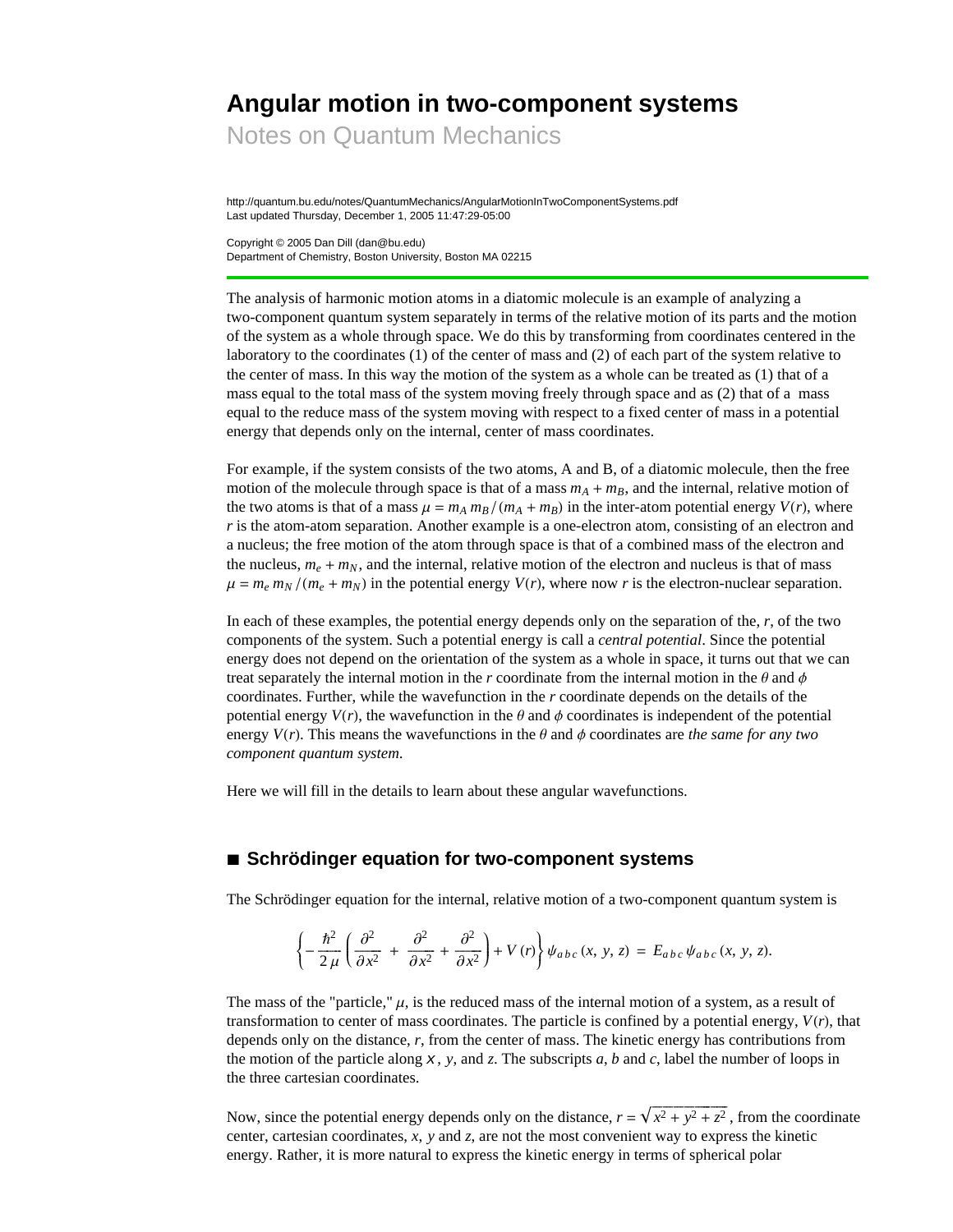coordinates,  $r, \theta$ , and  $\phi$ , since in this way the potential energy will only influence the motion of the particle along the single coordinate  $r$ ; the motion in  $\theta$  and  $\phi$  takes place at *constant* distance,  $r$ , from the coordinate center, and takes place at *constant* potential energy. This means that we can analyze the radial and angular motion using two *separate* Schrödinger equations, and so express the overall wavefunction as the *product* of the corresponding angular and radial wavefunctions.

#### $\blacksquare$  Spherical polar coordinates:  $\mathbf{r}, \mathbf{\theta}$  and  $\mathbf{\phi}$

Let's first review the relation between spherical polar coordinates and cartesian coordinates.

Here is how to determine the spherical polar coordinates of a point. The first coordinate, *r*, is the distance of the point from the origin. The second coordinate,  $\theta$ , is the angle between the positive *z* axis and the line from the origin to the point;  $\theta$  is in the range 0 to  $\pi$ . The third coordinate,  $\phi$ , is the angle between the positive *x* axis and the line from the origin to the location in the *xy* plane intercepted by the line perpendicular to the *xy* plane and passing through the point;  $\phi$  is in the range 0 to  $2\pi$ .

Using trigonometry and the three-dimensional Pythagorean theorem, it is not too hard to get the following expressions for the spherical polar coordinates in terms of the Cartesian coordinates.

> $r = \sqrt{x^2 + y^2 + z^2}$  $\theta = \text{ArcCos}(z/r)$ , and  $\phi = \text{ArcTan}(y/x)$ .

Here are some example points expressed in both Cartesian and spherical polar coordinates.

What values of the spherical polar coordinate correspond to the *xy* plane? Answer:  $\theta = \pi/2$ and all values of  $r$  and  $\phi$ .

What values of the spherical polar coordinates correspond to the *yz* plane? Answer: The positive *y* part of the *yz* plane corresponds to  $\phi = \pi/2$  and all values of *r* and  $\theta$ ; the negative *y* part of the *yz* plane corresponds to  $\phi = -\pi/2$  and all values of *r* and  $\theta$ .

What values of the spherical polar coordinates correspond to the *zx* plane? Answer: The positive *x* part of the *zx* plane corresponds to  $\phi = 0$  and all values of *r* and  $\theta$ ; the negative *x* part of the *zx* plane corresponds to  $\phi = \pi$  and all values of *r* and  $\theta$ .

What values of the spherical polar coordinates correspond to the  $(x, y, z) = (1, 1, 1)$ ? Answer:  $r = \sqrt{3}$ ,  $\theta = \text{ArcCos}(1/\sqrt{3})$  and  $\phi = \pi/4$ .

What values of the spherical polar coordinates correspond to the  $(x, y, z) = (1, 0, 0)$ ? Answer:  $r = 1$ ,  $\theta = \pi/2$  and  $\phi = 0$ .

What values of the spherical polar coordinates correspond to the  $(x, y, z) = (0, -1, 0)$ ? Answer:  $r = 1$ ,  $\theta = \pi/2$  and  $\phi = -\pi/2$ .

What values of the spherical polar coordinates correspond to the  $(x, y, z) = (0, -1, -1)$ ? Answer:  $r = \sqrt{2}$ ,  $\theta = 3 \pi/4$  and  $\phi = -\pi/2$ .

What values of the spherical polar coordinates correspond to the  $(x, y, z) = (-1, 1, -1)$ ? Answer:  $r = \sqrt{3}$ ,  $\theta = \text{ArcCos}(-1/\sqrt{3})$  and  $\phi = 3\pi/4$ .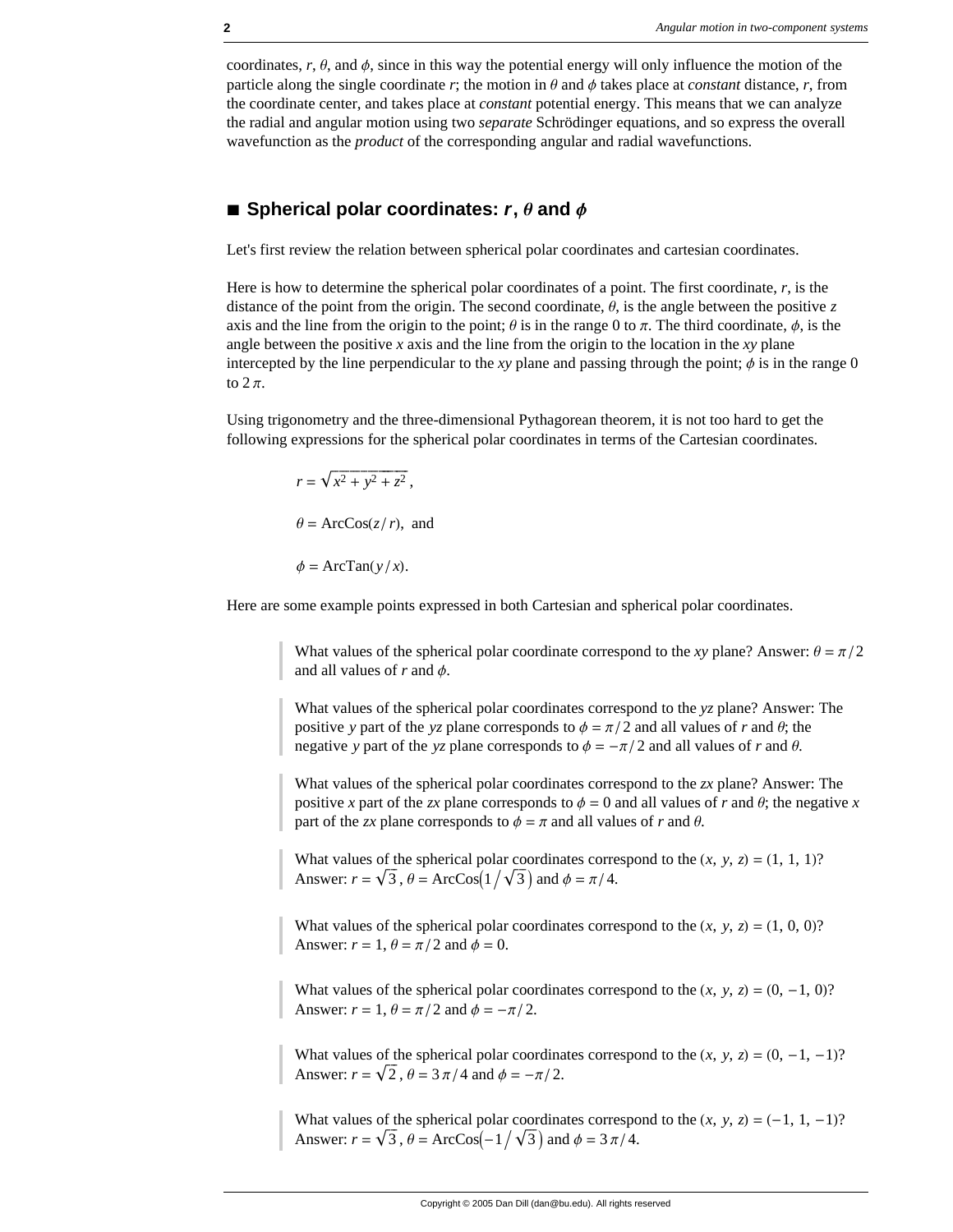What values of the spherical polar coordinates correspond to the  $(x, y, z) = (1, 1, -1)$ ? Answer:  $r = \sqrt{3}$ ,  $\theta = \text{ArcCos}(-1/\sqrt{3})$  and  $\phi = \pi/4$ .

What values of the spherical polar coordinates correspond to the  $(x, y, z) = (1, -1, 1)$ ? Answer:  $r = \sqrt{3}$ ,  $\theta = \text{ArcCos}(1/\sqrt{3})$  and  $\phi = -\pi/4$ .

What values of the spherical polar coordinates correspond to the  $(x, y, z) = (-1, -1, -1)$ ? Answer:  $r = \sqrt{3}$ ,  $\theta = \text{ArcCos}(-1/\sqrt{3})$  and  $\phi = 5\pi/4$ .

#### **à Transformation to spherical polar coordinates**

The details of transforming the kinetic energy operator from cartesian coordinates to spherical polar coordinates are a little complicated, but the result is the Schrödinger equation

$$
\left\{-\frac{\hbar^2}{2\,\mu}\left(\frac{1}{r}\,\frac{\partial^2}{\partial r^2}\,r\,+\,\frac{1}{r^2}\,\Lambda^2\right)+V\left(r\right)\right\}\psi_{k\ell m}\left(r,\,\theta,\,\phi\right)\,=\,E_{k\ell m}\,\psi_{k\ell m}\left(r,\,\theta,\,\phi\right).
$$

Here the angular part of the kinetic energy is expressed through the operator

$$
\Lambda^2 = \frac{1}{\sin^2 \theta} \frac{\partial^2}{\partial \phi^2} + \frac{1}{\sin \theta} \frac{\partial}{\partial \theta} \sin \theta \frac{\partial}{\partial \theta},
$$

and we use different subscripts,  $k$ ,  $\ell$  and  $m$ , to label the number of loops in the three spherical polar coordinates.

This operator  $\Lambda^2$ , known as the *Legendrian*, determines the contribution to the kinetic energy of motion at constant distance from the coordinate center. Because in this form of the Schrödinger equation the potential energy affects motion in only the radial coordinate, the wavefunction can be written as a product

$$
\psi_{k\ell m}(r, \theta, \phi) = R_{k\ell}(r) Y_{\ell m}(\theta, \phi)
$$

of two probability amplitudes. The amplitude  $R_{k\ell}(r)$  is called the radial wavefunction, since depends only on the distance from the center of mass; the amplitude  $Y_{\ell m}(\theta, \phi)$  is called the angular wavefunction, or *spherical harmonic*, and it depends only on the coordinates  $\theta$  and  $\phi$ .

Two quantum numbers, one for each coordinate, are needed to specify the spherical harmonic. (We'll see in a moment why *two* labels, *k* and *f*, are also need on the radial wavefunction, even though it pertains to only a *one* coordinate.) The quantum number for motion in  $\theta$  is called  $\ell$ ; it can have the values 0, 1, 2, ...; the quantum number for motion in  $\phi$  is called  $m_\zeta$ ; it can have the values  $-\ell, -\ell + 1, ..., \ell - 1, \ell$ . The effect of the operator  $\Lambda^2$  on spherical harmonics is very simple,

$$
\Lambda^2 Y_{\ell m}(\theta,\phi) = -\ell(\ell+1) Y_{\ell m}(\theta,\phi).
$$

Using this relation, we can rewrite the Schrödinger equation as

$$
\left\{-\frac{\hbar^2}{2\,\mu}\left(\frac{1}{r}\,\frac{\partial^2}{\partial r^2}\,r-\frac{\ell\,(\ell+1)}{r^2}\right)+V\left(r\right)\right\}R_{k\,\ell}\left(r\right)\,Y_{\ell m}\left(\theta,\,\phi\right)=\,E_{k\,\ell m}\,R_{k\,\ell}\left(r\right)\,Y_{\ell m}\left(\theta,\,\phi\right)
$$

In this equation the spherical harmonic appears as a common multiplicative factor (since the differentiations in the Legendrian have been carried out) on both sides and so we can cancel it out altogether! The Schrödinger equation becomes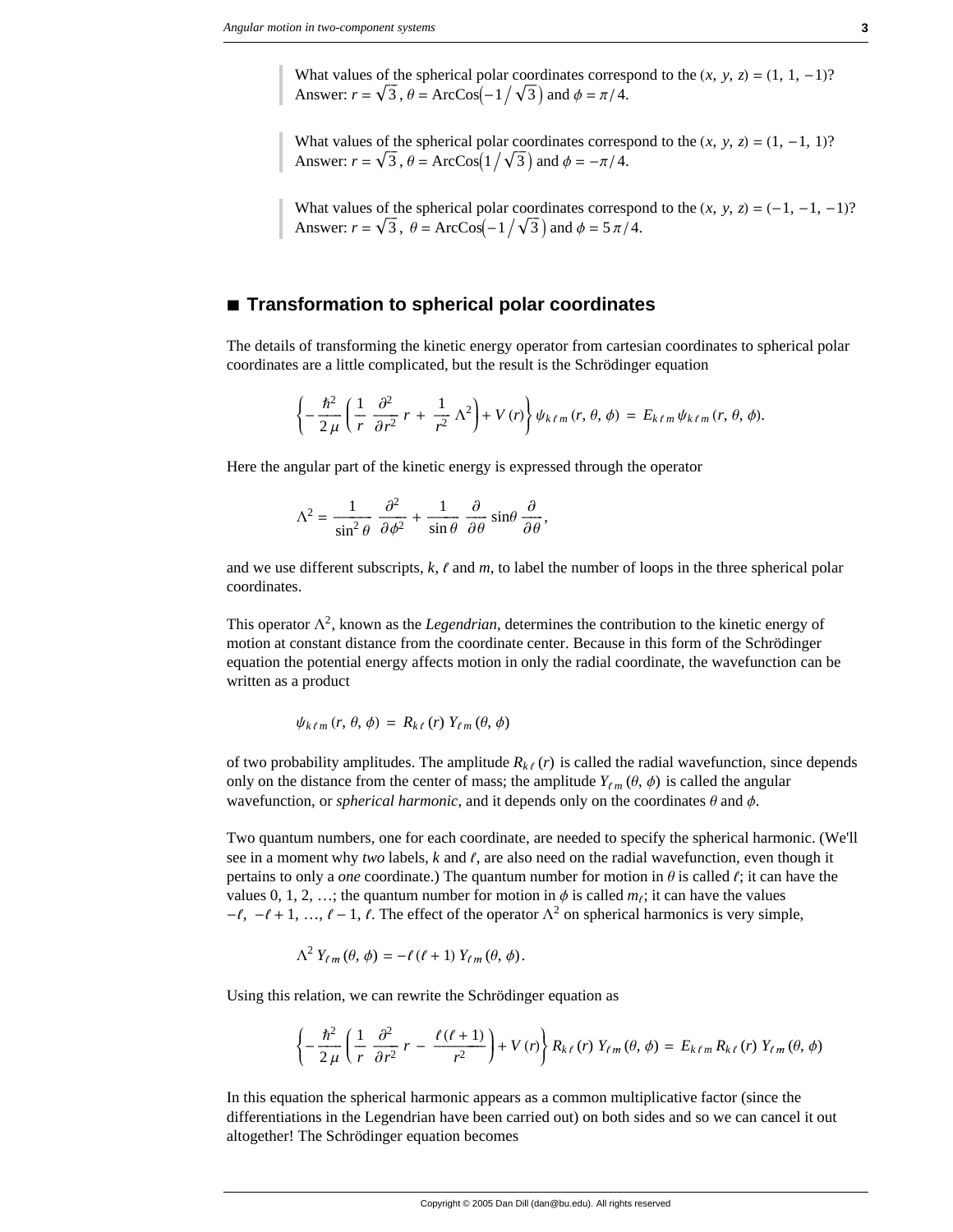$$
\left(-\frac{\hbar^2}{2\,\mu}\,\frac{1}{r}\,\frac{\partial^2}{\partial r^2}\,r + V_{\text{eff},\ell}\,(r)\right)R_{k\,\ell}\,(r) = E\,R_{k\,\ell}\,(r)
$$

in terms of an *effective potential energy function*

$$
V_{\text{eff},\ell}(r) = \frac{\hbar^2 \ell (\ell + 1)}{2 \mu r^2} + V(r).
$$

This potential energy expression contains, in addition to the contribution from radial potential energy,  $V(r)$ , a repulsive term due to the angular motion of the particle. The repulsive contribution is different for different values of the quantum number  $\ell$ . This means that radial wavefunctions with a given number of loops will be different for different values of  $\ell$ . It is for this reason that the radial wavefunctions are labeled by both the radial loop index,  $k$ , and the  $\theta$  loop index  $\ell$ . In this context,  $k$  is a quantum number but  $\ell$  is instead a *parameter* characterizing the repulsive component of the effective potential energy due to angular motion. In this way we see that the radial wavefunction properly is labeled by just one quantum number.

To analyze radial motion further, we must specify the radial potential energy,  $V(r)$ . Let's defer this for now, and instead turn our attention to learning about angular motion and its wavefunctions,  $Y_{\ell m}(\theta, \phi)$ .

#### **à Schrödinger equation for motion on the surface of a sphere**

A way to do this is to assume that the particle is first confined to move just in  $\theta$  and  $\phi$ , that is on the surface of a sphere or radius  $r_0$ . For example, we can imagine a potential energy function,  $V(r)$ , that has value 0 at  $r = r_0$  and value  $\infty$  otherwise. The consequence is that the radial wavefunction then must be zero except on the surface of the sphere, that is, except when  $r = r_0$ , for otherwise it would diverge to infinity in the infinite potential present when  $r \neq r_0$ . The net effect is that angular motion then takes place at the single, fixed value  $r = r_0$ , and so the Schrödinger equation

$$
\left\{-\frac{\hbar^2}{2\,\mu}\left(\frac{1}{r}\,\frac{\partial^2}{\partial r^2}\,r\,+\,\frac{1}{r^2}\,\Lambda^2\right)+V\left(r\right)\right\}R_{k\,\ell}\left(r\right)\,Y_{\ell\,m}\left(\theta,\,\phi\right)\;=\;E_{k\,\ell\,m}\,R_{k\,\ell}\left(r\right)\,Y_{\ell\,m}\left(\theta,\,\phi\right)
$$

becomes

$$
-\frac{\hbar^2}{2\,\mu}\,\frac{1}{r_0^2}\,\Lambda^2\,Y_{\ell m}\,(\theta,\,\phi)\,=\,E_{\ell m}\,Y_{\ell m}\,(\theta,\,\phi).
$$

Using the equation for the effect of the Legendrian on the spherical harmonic, we can rewrite the equation as

$$
\frac{\hbar^2 \ell (\ell+1)}{2 \mu r_0^2} Y_{\ell m}(\theta, \phi) = E_{\ell m} Y_{\ell m}(\theta, \phi).
$$

and so determine the energies of a particle confined to the surface of a sphere of radius  $r_0$  are

$$
E_{\ell m} = \frac{\hbar^2 \ell (\ell + 1)}{2 \mu r_0^2}.
$$

#### **à Angular kinetic energy**

In classical physics, angular kinetic energy is given by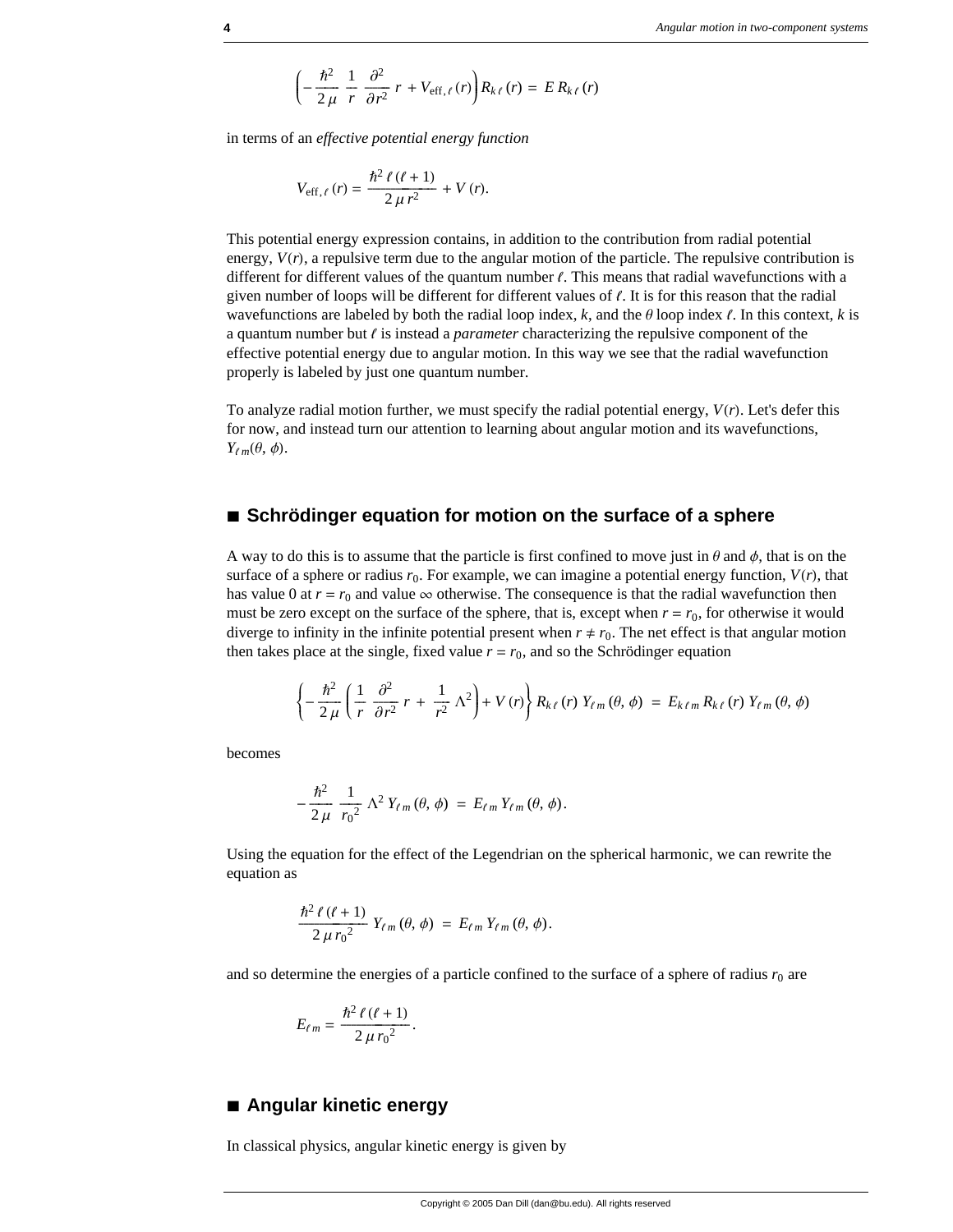$$
\frac{1}{2}I\omega^2 = \frac{J^2}{2I}
$$

in terms of the moment of inertia,  $I = m r^2$ , and the angular velocity,  $\omega$ .

Moment of inertia and angular velocity are the angular equivalents of mass and velocity that appear in the expressions  $mv^2/2 = p^2/2m$  for translation kinetic energy. I find that this correspondence between the formulas for angular and translational kinetic energy helps me to remember them.

Comparing the expression for angular kinetic energy to the repulsive term in the effective potential energy, we can identify the quantal angular momentum to be

$$
J \to \hbar \sqrt{\ell(\ell+1)}
$$

This correspondence is the reason  $\ell$  is called the orbital momentum quantum number.

A key result of the Bohr model was the angular momentum of the electron is quantized in integer multiples of  $\hbar$ . Here, in the Schrödinger treatment, the angular momentum is still quantized, but the multiple is no longer integer, since  $\sqrt{\ell(\ell+1)}$  is somewhat larger than  $\ell$ . This indicates that the picture of angular momentum in the Bohr model is not complete.

> Use the relation between classical and quantal angular momentum to derive an expression for the angular velocity,  $\omega$ , of an electron in a one electron atom as a function of the nuclear charge,  $Z$ , orbital momentum quantum number,  $\ell$ , and Bohr model quantum number, *n*. Use your expression to show that an electron with  $\ell = 1$  in a hydrogen atom has an angular velocity of about  $6 \times 10^{16}$  radians per second for  $n = 1$  and about 6 radians per second for  $n = 10^4$ . The average value of *r* of an electron in a one-electron atom is  $n^2 a_0/Z$ .

> What is the angular velocity of an electron with  $\ell = 0$  in a one-electron atom? How do you interpret your answer?

#### ■ Motion confined to a ring

Using the explicit expression for the Legendrian, the Schrödinger equation for motion on the surface of a sphere is

$$
-\frac{\hbar^2}{2\,\mu}\,\frac{1}{r_0^2}\left(\frac{1}{\sin^2\theta}\,\frac{\partial^2}{\partial\phi^2}+\frac{1}{\sin\theta}\,\frac{\partial}{\partial\theta}\sin\theta\,\frac{\partial}{\partial\theta}\right)Y_{\ell m}(\theta,\phi)=E_{\ell m}\,Y_{\ell m}(\theta,\phi).
$$

We can simplify things further by confining the particle to move only on a great circle of the sphere. We can again do that by adjusting the potential energy so that it is infinite for positions off the great circle. Let's specify the great circle along the equator, and so that  $\theta = \pi/2$ . (Strictly, to do this we must make the potential energy dependent on both *r* and  $\theta$ , with infinite value except for  $r = r_0$  and  $\theta = \pi/2$ .) The result is the Schrödinger equation for motion on a ring in the *xy* plane,

$$
-\frac{\hbar^2}{2\,\mu\,r_0^2}\,\frac{d^2}{d\phi^2}\,\Phi_m\left(\phi\right)=E_m\,\Phi_m\left(\phi\right).
$$

Carry out the steps leading to this equation form the Schrödinger equation for motion on the surface of a sphere.

In this equation we have introduced a new wavefunction,  $\Phi_m(\phi)$ , for motion in the  $\phi$  coordinate.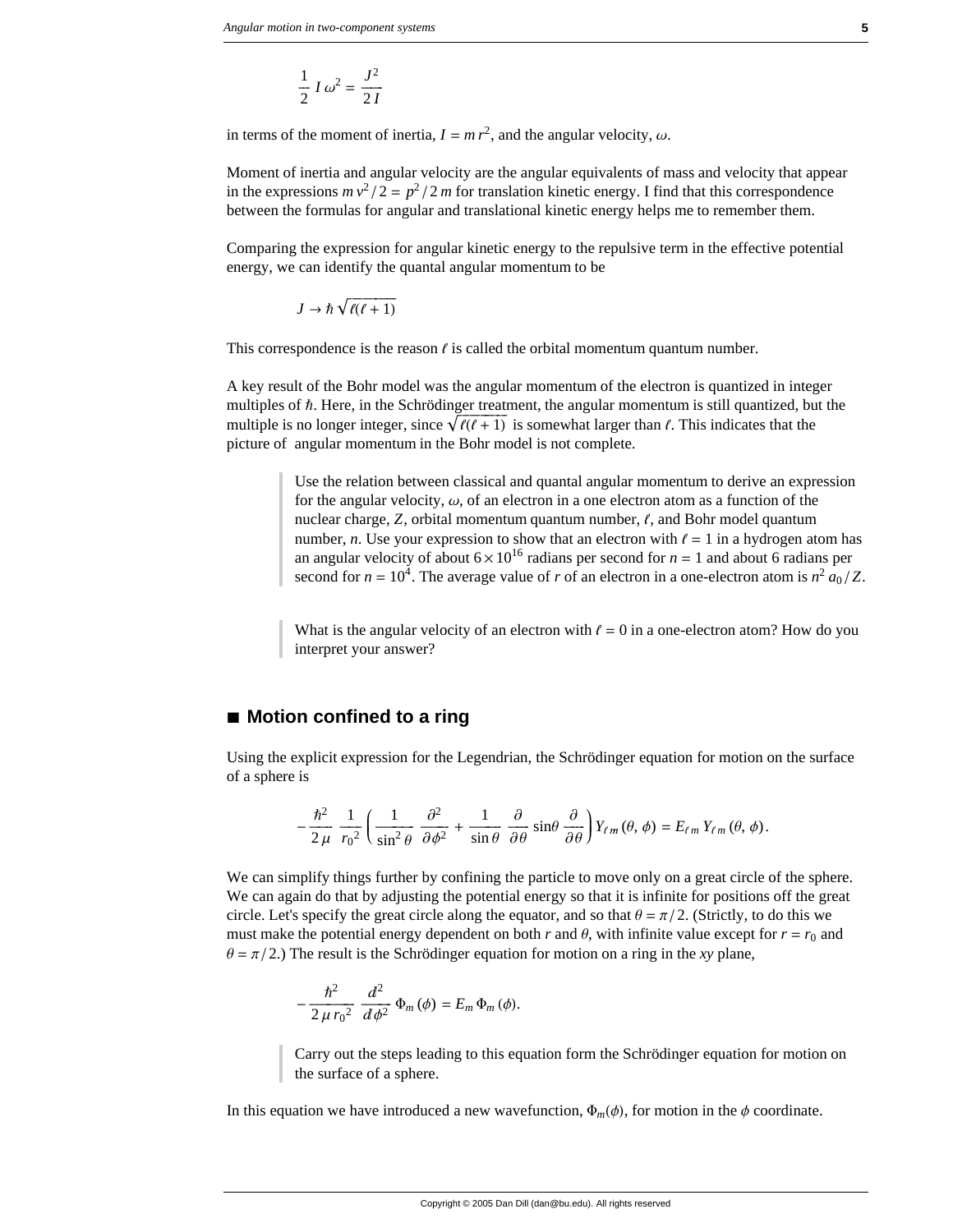A way to determine what the explicit form of the wavefunctions,  $\Phi_m(\phi)$ , is to note that when they are differentiated twice, the result is proportional to  $-\Phi_m(\phi)$ . This means the wavefunctions are proportional to  $e^{ia\phi}$ ,  $\sin(a\phi)$ , or  $\cos(a\phi)$ , where *m* is a constant to be determined. Let's assume the complex exponential form,  $\Phi_m(\phi) = N e^{im\phi}$ , where *N* is a normalization constant. Substituting this into the Schrödinger equation, we get

$$
-\frac{\hbar^2}{2\,\mu\,r_0^2}\,\frac{d^2}{d\phi^2}\,N\,e^{im\phi} = -\frac{\hbar^2}{2\,\mu\,r_0^2}\,(i\,m)^2\,N\,e^{im\phi} =\frac{\hbar^2\,m^2}{2\,\mu\,r_0^2}\,N\,e^{im\phi} = E_m\,N\,e^{im\phi}
$$

From the last equality, we see that

$$
E_m=\frac{\hbar^2\,m^2}{2\,\mu\,r_0^2}.
$$

To proceed further, we need to determine the possible values of *m*. The way to do this is to use the fact that  $\Phi_m(\phi = 0) = \Phi_m(\phi = 2\pi)$  to obtain the equality

$$
e^{0} = 1 = e^{i m 2\pi} = \cos (m 2\pi) + i \sin (m 2\pi).
$$

The most general solution to this equality is that *m* is an integer or 0,  $m = 0, \pm 1, \pm 2, \ldots$ , since then  $sin(m 2 \pi) = 0$  and  $cos(m 2 \pi) = 1$ .

With the possible values of *m* determined, we can finally evaluate the normalization constant. The total probability evaluates to

$$
\int_0^{2\pi} \Phi_m(\phi)^* \Phi_m(\phi) d\phi = N^2 \int_0^{2\pi} e^{-im\phi} e^{im\phi} d\phi = N^2 \int_0^{2\pi} e^0 d\phi = N^2 2\pi.
$$

Since this must be equal to 1, we see that  $N = 1/\sqrt{2\pi}$ , and so that the normalized wavefunction of a particle on a ring is

$$
\Phi_m(\phi) = \frac{1}{\sqrt{2\pi}} e^{im\phi}, \ m = 0, \pm 1, \pm 2, \dots
$$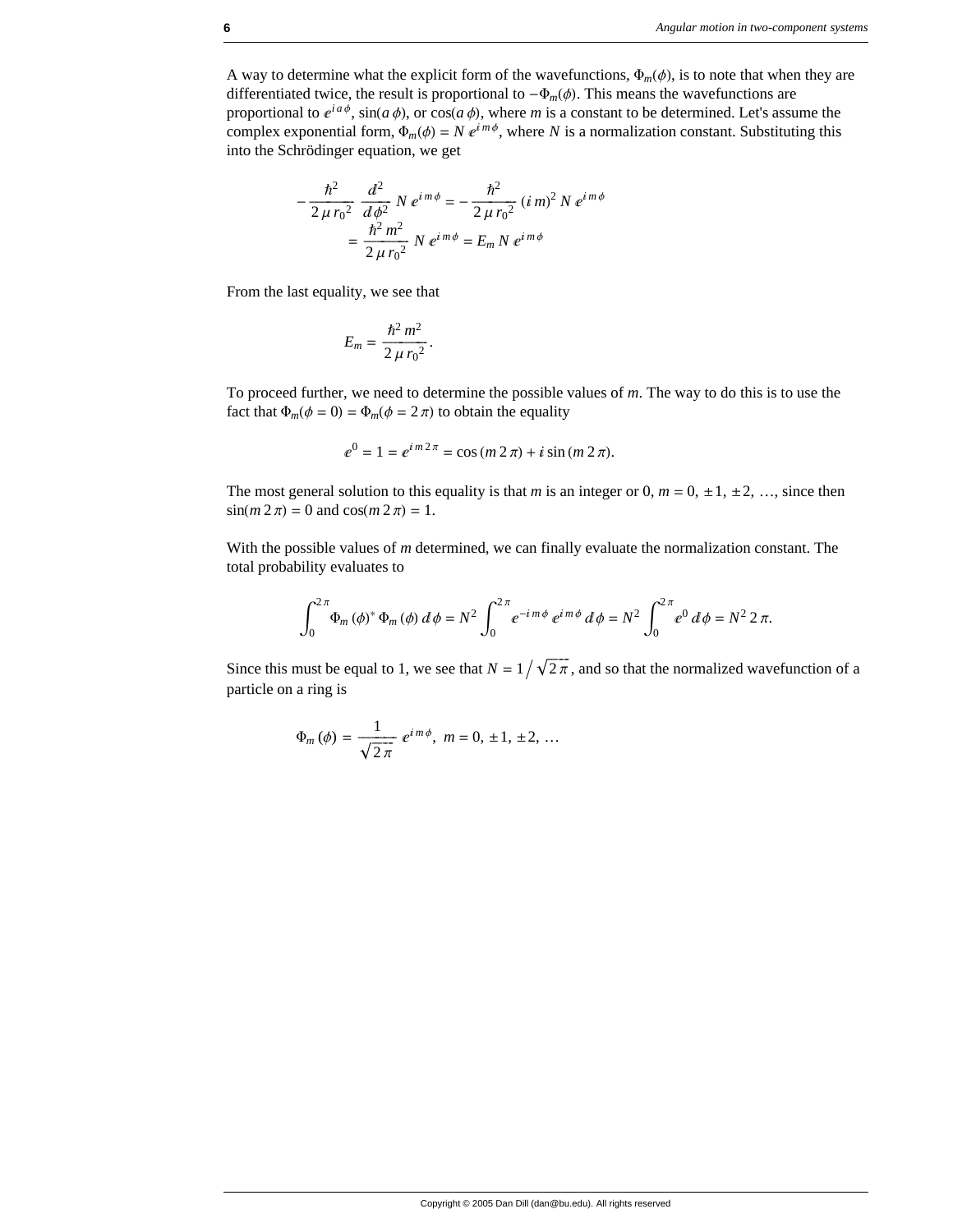Show that the operator for the component of angular momentum perpendicular the a ring is  $L_z = -i \hbar d / d\phi$ . Hint: Show that the particle on a ring wavefunction,  $\Phi_m(\phi) = 1 / \sqrt{2\pi} e^{im\phi}$  is an eigenfunction of the operator, with eigenvalue *m*  $\hbar$ .

Show that the operator for the kinetic energy on the right is  $L_z^2/2I = -\hbar^2/(2 \mu r_0^2) d^2/d\phi^2$ .

Show that the probability density of the ring wavefunction  $\Phi_m(\phi)$  is constant, and so there is complete delocalization in  $\phi$ . This is a consequence of the angular momentum about the *z* axis having the precise value *m* Ñ.

Show that

 $\Phi_{c,|m|}(\phi) = 1 / \sqrt{2} \{ \Phi_{|m|}(\phi) + \Phi_{-|m|}(\phi) \} = 1 / \sqrt{\pi} \cos(m \phi)$ 

is an eigenfunction of the angular kinetic energy operator,  $-\hbar/(2 I) d^2 / d\phi^2$  but that it does *not* have a well defined angular momentum component perpendicular to the ring.

Show that the probability density of the ring wavefunction  $\Phi_{c,|m|}(\phi)$  is *not* constant, but instead localized along  $\pm x$ . This is a consequence of the angular momentum about the *z* axis *not* having a precise value, but rather equal contributions of  $\pm m \hbar$ .

Show that  $\Phi_m(\phi, t) = 1 / \sqrt{2\pi} e^{i m \phi} e^{-i E_m t / \hbar}$  corresponds to a particle "moving" counter clockwise when  $m > 0$  and clockwise when  $m < 0$ . Use this result to explain why  $\Phi_{c,|m|}(\phi)$ does not have a well defined angular momentum component perpendicular to the ring.

#### **Motion around a ring**

We can localize a particle on a ring and so follow its motion by constructing a wavepacket. The time factors of each wavepacket component are

$$
e^{-iE t/\hbar} = e^{-i m^2 v t},
$$

in terms of the characteristic frequency

$$
v=\frac{\hbar}{2\,\mu\,r^2}.
$$

Show that these two expression are correct.

If we express time as  $t = \tau t_0$ , in terms of dimensionless multiples,  $\tau$ , of the reciprocal of the characteristic frequency,

$$
t_0 = 1 / \nu = 1 / \frac{\hbar}{2 \mu r^2},
$$

then the time factor becomes

$$
e^{-im^2 \nu t}=e^{-im^2 \tau}.
$$

Show that this result is correct.

As example, for  ${}^{1}H^{35}Cl$ , the characteristic frequency is

 $1.99564\times10^{12}$ Second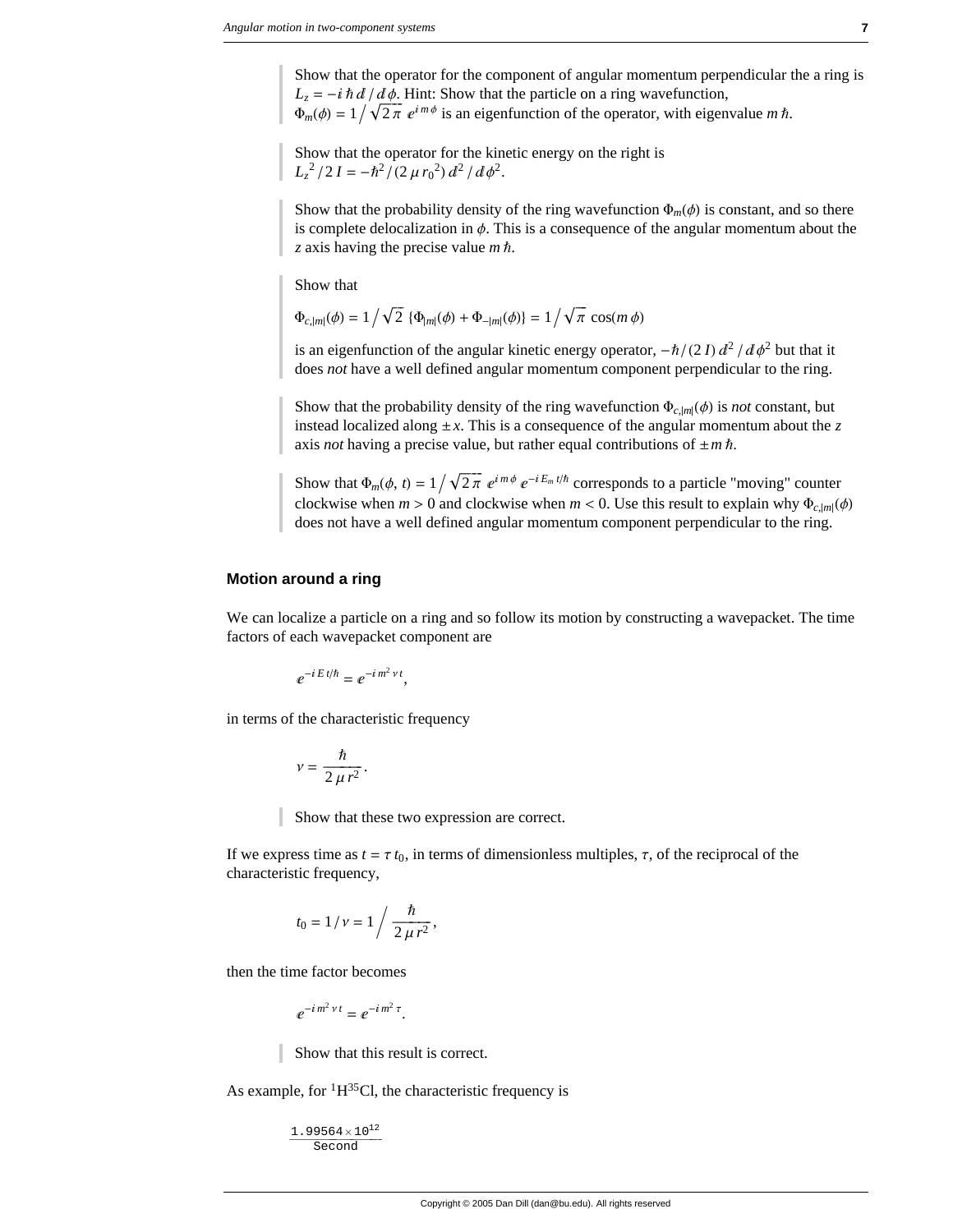and so the unit of time is

5.01092× 10−<sup>13</sup> Second

Use the reduced mass of  $\mathrm{^{1}H^{35}Cl}$  and the its internuclear distance, 127.45 pm, to confirm these results.

In terms of the dimensionless unit of time,  $\tau$ , we can write a general wavepacket for a particle on a ring as

$$
\Phi(\phi,\,\tau)=\frac{1}{\sqrt{\sum_m g_m^2}}\;\;\sum_m g_m\,\Phi_m(\phi)\,e^{-im^2\,\tau}.
$$

A simple example is a two component wavepacket consisting of equal contributions of  $m = 1$  and  $m = 2$ ,

$$
\Phi(\phi,\,\tau) = \frac{1}{\sqrt{2}} \left( \Phi_1(\phi) \, e^{-i\,\tau} + \Phi_2(\phi) \, e^{-i\,4\,\tau} \right) = \frac{1}{2\,\sqrt{\pi}} \left( e^{i\,\phi} \, e^{-i\,\tau} + e^{i\,4\,\phi} \, e^{-i\,4\,\tau} \right)
$$

Show that this wavepacket is normalized to 1, independently of the value of  $\tau$ .

The probability density evaluates to

$$
\Phi(\phi, \tau)^* \Phi(\phi, \tau) = \frac{1}{\pi} \cos[(3 \tau - \phi)/2]^2.
$$

Verify this result.

The period of the time variation of the probability density is determined from  $3\tau/2 = \pi$  ( $\pi$  rather the  $2\pi$  since the density is given by the square of the cosine), and so is  $4\pi/3 = 2.09$  units of dimensionless time  $\tau$ . The wavelength of the  $\phi$  variation is determined from  $\phi/2 = \pi$ , and so is  $\pi$ units of  $\phi$ . Here is a plot of the wavepacket from one cycle of time variation.



Particle on a ring wavepacket probability density, composed of equal contributions of *m* = 1 and *m* = 2. Time is in dimensionless units of  $\hbar/(2 \mu r^2)$ .

The figure shows that the point of maximum localization starts at  $\phi = 0$  and returns there in dimensionless time  $\tau = 2 \pi / 3$ .

To make a more highly localized packet, we would need to combine ring wavefunctions with more different values of *m*.

Here is the expression for the probability amplitude at  $\phi = 0$  or a packet composed of five values  $m = 8 - 12$ .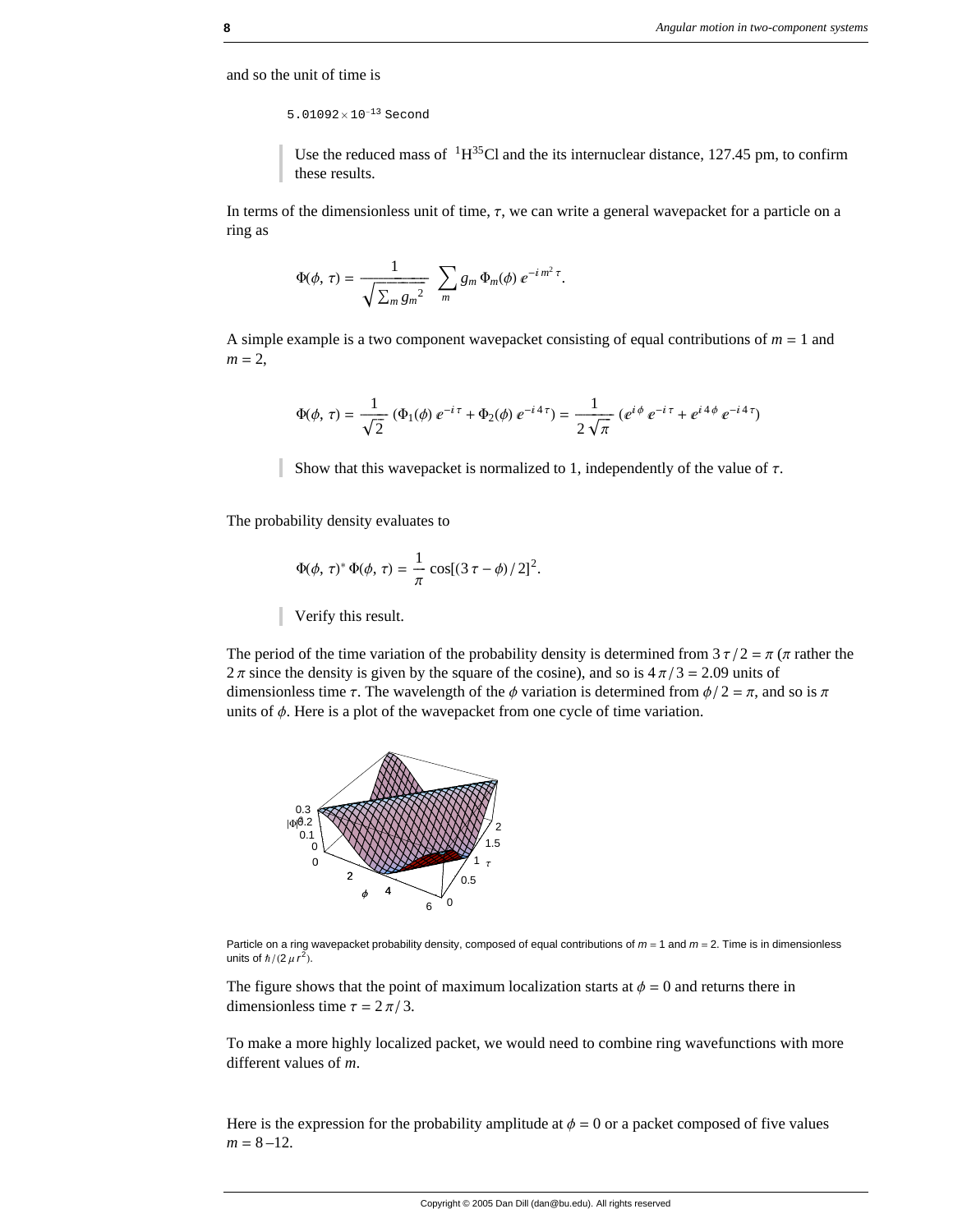```
0.01 (Cos[64. t]^2 + 20. Cos[81. t]^2 + 55. Cos[100. t]^2 + 66. Cos[100. t] Cos[120. t] +20. Cos[120. \tau]^2 + 15. Cos[100. \tau] Cos[140. \tau] + 9. Cos[120. \tau] Cos[140. \tau] +
Cos[140. \tau]^2 + 9. Cos[81. \tau] (7.4 \cos[100. \tau] + 4.5 \cos[120. \tau] + \cos[140. \tau]) +
2. \cos[64. t] (4.5 \cos[81. t] + 7.4 \cos[100. t] + 4.5 \cos[120. t] + \cos[140. t]) +Sin[64. \tau]<sup>2</sup> + 9. Sin[64. \tau] Sin[81. \tau] + 20. Sin[81. \tau]<sup>2</sup> + 15. Sin[64. \tau] Sin[100. \tau] +
66. Sin[81. t] Sin[100. t] + 55. Sin[100. t]<sup>2</sup> + 9. Sin[64. t] Sin[120. t] +
40. \sin[81. \tau] \sin[120. \tau] + 66. \sin[100. \tau] \sin[120. \tau] +20. Sin[120. \tau]^2 + 2. Sin[64. \tau] Sin[140. \tau] + 9. Sin[81. \tau] Sin[140. \tau] +
15. Sin[100. \tau] Sin[140. \tau] + 9. Sin[120. \tau] Sin[140. \tau] + Sin[140. \tau]<sup>2</sup>)
```
The packet was constructed with the following relative weights of the different *m* values.

```
{0.101656, 0.455589, 0.751139, 0.455589, 0.101656}
```
Since each term of this wavepacket contains cosine or sine factors or their products, the shortest time over which every term in this expression repeats is  $2\pi$ . We can see this explicitly by plotting the probability amplitude versus dimensionless time for  $\phi = 0$ .



Probability amplitude  $|\Theta(\phi = 0, \tau)|^2$  for a five component particle of a ring wavepacket with *m* values 8, 9, 10, 11, and 12.

This means that the period of the probability amplitude variation is  $2\pi$ . Here are plots of the wavepacket evolution for six portions of one time period. Each portion is 0.4 dimensionless time units. Successive plots are centered at  $\tau$  equal to 0,  $2\pi/5$ ,  $4\pi/5$ ,  $6\pi/5$ ,  $8\pi/5$  and  $2\pi$ .



Probability amplitude  $|\Theta(\phi, \tau)|^2$  for a five component particle of a ring wavepacket with *m* values 8, 9, 10, 11, and 12. Clockwise The dimensionless time,  $\tau$ , varies over a 0.4 unit range centered at 0,  $2\pi/5$ ,  $4\pi/5$ , (upper row, from left)  $6\pi/5$ ,  $8\pi/5$  and  $2\pi$  (lower row, from left).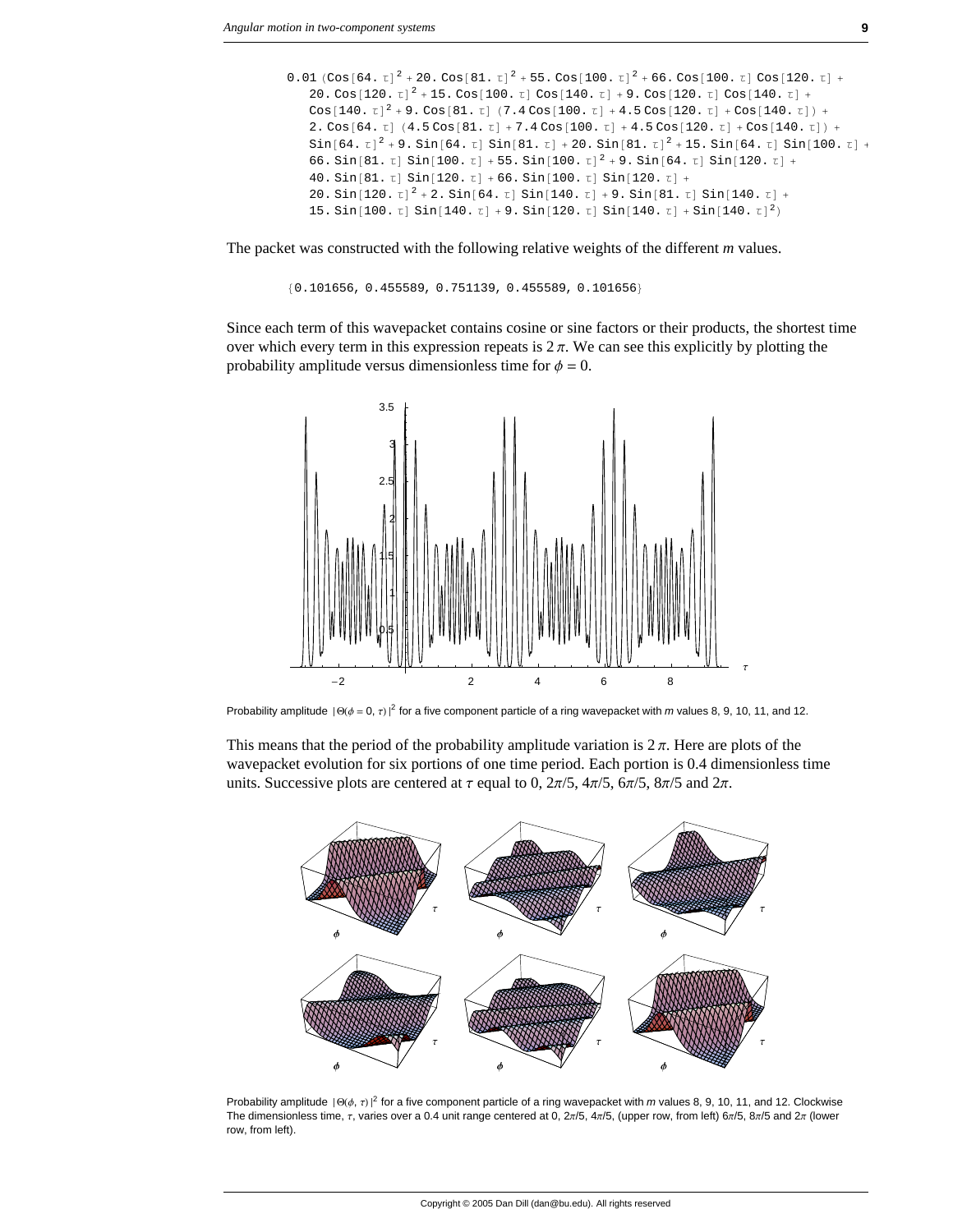#### **à Schrödinger equation for motion on the surface of a sphere, again.**

We can use what we have learned about the wavefunctions and energies of a particle on a ring to get further insight into the wavefunctions,  $Y_{\ell m}(\theta, \phi)$ , and energies of a particle on a sphere. We do this by expressing the sphere surface wavefunction as the product

$$
Y_{\ell m}(\theta,\phi)=\Phi_m(\phi)\,\Theta_\ell(\theta)
$$

of the ring wavefunction,  $\Phi_m(\phi)$ , and a new wavefunction,  $\Theta_\ell(\theta)$ , for the  $\theta$  coordinate. Using this product wavefunction in the particle on a sphere surface Schrödinger equation, we get the following:

$$
-\frac{\hbar^2}{2\,\mu\,r_0^2} \left( \frac{1}{\sin^2\theta} \frac{\partial^2}{\partial \phi^2} + \frac{1}{\sin\theta} \frac{\partial}{\partial \theta} \sin\theta \frac{\partial}{\partial \theta} \right) Y_{\ell m}(\theta, \phi)
$$
  

$$
= -\frac{\hbar^2}{2\,\mu\,r_0^2} \left( \frac{1}{\sin^2\theta} \frac{\partial^2}{\partial \phi^2} + \frac{1}{\sin\theta} \frac{\partial}{\partial \theta} \sin\theta \frac{\partial}{\partial \theta} \right) \Phi_m(\phi) \Theta_\ell(\theta)
$$
  

$$
= -\frac{\hbar^2}{2\,\mu\,r_0^2} \left( -\frac{m^2}{\sin^2\theta} + \frac{1}{\sin\theta} \frac{\partial}{\partial \theta} \sin\theta \frac{\partial}{\partial \theta} \right) \Phi_m(\phi) \Theta_\ell(\theta)
$$
  

$$
= \frac{\hbar^2 \ell(\ell+1)}{2\,\mu\,r_0^2} \Phi_m(\phi) \Theta_\ell(\theta).
$$

where we have used the effect of the Legendrian on the spherical harmonic express the eigenvalue,  $E_{l,m}$ , in terms of  $l$ .

Verify that 
$$
E_{l,m} = \hbar^2 \ell(\ell+1)/(2 \mu r_0^2)
$$
.

In the last equality, the ring wavefunction,  $\Phi_m$ , appears as a multiplicative factor in each term and so we can cancel it out to get the Schrödinger equation for the  $\theta$  coordinate,

$$
\left(-\frac{1}{\sin\theta} \frac{\partial}{\partial \theta} \sin\theta \frac{\partial}{\partial \theta} + \frac{m^2}{\sin^2\theta}\right) \Theta_\ell (\theta) = \ell (\ell + 1) \Theta_\ell (\theta).
$$

where the common energy unit,  $\hbar^2/(2 \mu r_0^2)$ , has been divided out. While this equation pertains only to the  $\theta$  coordinate, there is a residue of the  $\phi$  coordinate through the term  $m^2 / \sin^2(\theta)$ . This factor depends on the square of the  $\phi$  quantum number,  $m$ , and so in independent of the sign of  $m$ . It acts as a "polar" potential energy, in units  $\hbar^2/(2 \mu r_0^2)$ , for the  $\theta$  coordinate.

The potential energy rises to infinity at the poles,  $\theta = 0$  and  $\theta = \pi$ . This means we can anticipate that the wavefunction  $\Theta_\ell(\theta)$  must vanish at these poles, since otherwise it would diverge to infinite values, and also that it must be concentrated nearer the equator  $(\theta = \pi/2)$  the greater the magnitude of *m*. To make explicit this dependence of the wavefunction in the  $\theta$  coordinate on the polar repulsive potential, it is conventionally written as  $\Theta_{\ell,m}(\theta)$ . This notation reminds us that  $\ell$  by itself is not sufficient to determine the number of loops; we must also know the potential energy.

Here is a sketch of the this potential energy for values of *m* from 1 to 3, together with the energies for  $l = 1, 2$  and 3.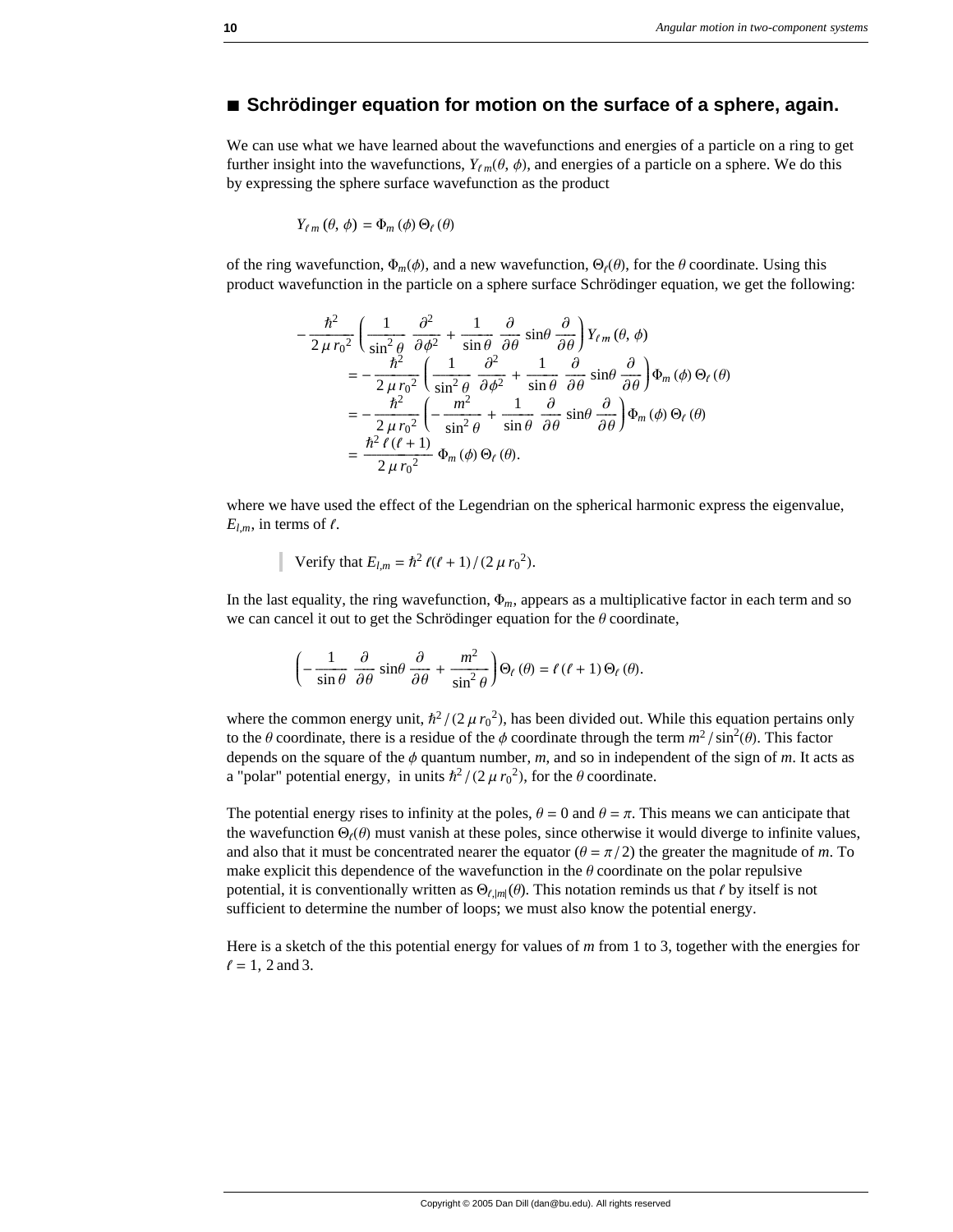

Polar potential energy,  $m^2$ /sin<sup>2</sup>( $\theta$ ), for values of  $m$  from 1 (widest well) to 3 (narrowest well). The horizontal lines are the energies of motion on a sphere for  $l = 1$ , 2 and 3. Energies are in units  $\hbar^2 m^2 / (2 \mu r_0^2)$ .

For  $m = 0$  there is no polar potential energy. Since the small  $\ell$  can be is  $m$ , the energy for  $\ell = 3$  is the lowest energy possible for  $m = 3$ , the second lowest for  $m = 2$ , the third lowest for  $m = 1$ , and the fourth lowest for  $m = 0$  (for  $m = 0$  there is no polar potential energy). From what we know about wavefunctions, this means we can anticipate that  $\Theta_{3,m}(\theta)$  will have three loops for *m* = 1, two loops for  $m = 2$ , one loop for  $m = 3$ , and four loops for  $m = 0$ .

Further, because the polar potential energy is more confining the higher the value of *m*, we expect the polar wavefunction with the highest *m* to be most localized about  $\theta = \pi/2$ , that is, near the equator. We can think of *m* measuring angular motion in the plane perpendicular to the *z* axis. The greater this motion the more the particle should be held away from the poles. This is analogous to how we would expect the water of a flooded planet to be distributed: The more rapidly the planet spins about its polar axes, the more the water will move away from the poles and bulge at the equator.

Here are the five polar functions,  $\Theta_{\ell,|m|}(\theta, \phi)$ , for  $\ell \leq 2$ .

|                | m | Label                   | Polar Wavefunction                                                      |
|----------------|---|-------------------------|-------------------------------------------------------------------------|
| U              | 0 | $\Theta_{\mathbf{S}}$   | $\frac{1}{\sqrt{2}}$                                                    |
| 1              |   | $\Theta_{\mathbf{p}0}$  | $\sqrt{\frac{3}{2}}$ Cos[ $\theta$ ]                                    |
| 1              |   | $\Theta_{p1}$           | $-\frac{1}{2}$ $\sqrt{3}$ Sin[ $\theta$ ]                               |
| $\mathfrak{D}$ |   | $\Theta$ dn             | $\frac{1}{2}$ $\sqrt{\frac{5}{2}}$ (-1+3 Cos[ $\theta$ ] <sup>2</sup> ) |
| $\mathfrak{D}$ |   | $\Theta_{d1}$           | $-\frac{1}{2}$ $\sqrt{15}$ Cos[ $\theta$ ] Sin[ $\theta$ ]              |
| $\mathfrak{D}$ |   | $\Theta$ d <sub>2</sub> | $\frac{1}{4}$ $\sqrt{15}$ Sin[ $\theta$ ] <sup>2</sup>                  |

Polar functions,  $\Theta_{\ell, |m|}(\theta, \phi)$ , for  $\ell = 0, 1$  and 2, and  $m = 0, 1, ..., \ell$ .

Here are plots of the  $\ell = 3$  polar wavefunctions.



Polar wavefunction  $\Theta_{3,|m|}(\theta)$ .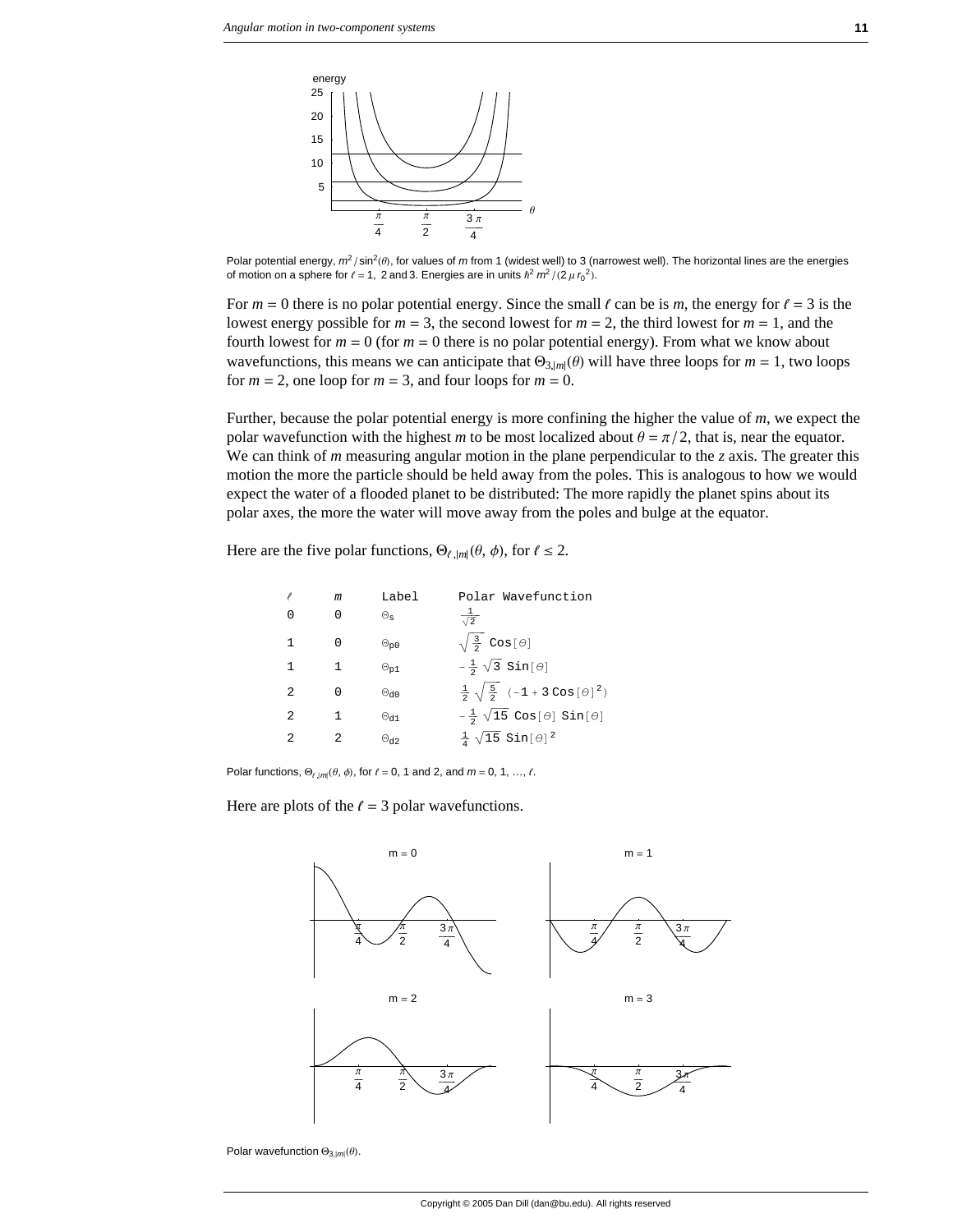The plots confirm our expectations. The polar wavefunction is more confined the higher the value of *m*. At the opposite extreme, when  $m = 0$ , the particle does not experience an infinite potential at the poles and so is able to have amplitude there. Indeed, *only* the *m* = 0 polar function has amplitude at the poles.

An alternative way to visualize the polar functions is by means of a polar plot. A polar plot is the locus of points whose distance from the origin in the direction  $\theta$  is the value of the function at  $\theta$ . Here is a polar plot of the function  $\Theta_{1,1}(\theta)$ .



Polar plot of  $\Theta_{1,1}(\theta)$  in the *xy* plane. The length of each line is the magnitude of the function in that direction. The right lobe (green lines) corresponds to positive values, and the left lobe (blue lines) corresponds to negative values.

#### **à Orthonormality of spherical harmonics**

Spherical harmonics are products of a ring function,  $\Phi_m(\phi)$ , and a polar function,  $\Theta_{\ell,|m|}(\theta)$ ,

$$
Y_{\ell m}(\theta,\phi)=\Phi_m(\phi)\,\Theta_{\ell,|m|}(\theta).
$$

Ring functions for different values of *m* are orthogonal,

$$
\int_0^{\pi} \Phi_m(\phi)^* \Phi_m(\phi) d\phi = \delta_{m m}.
$$

Polar functions for different values of  $\ell$  and the *same* values of  $|m|$  are orthogonal,

$$
\int_0^{\pi} \Theta_{\ell,|m|}(\theta)^* \Theta_{\ell,|m|}(\theta) \sin(\theta) d\theta = \delta_{\ell\ell}.
$$

The combined consequence is that the integral

$$
\int_0^{2\pi} \left( \int_0^{\pi} Y_{\ell m}(\theta, \phi)^* Y_{\ell' m'}(\theta, \phi) \sin(\theta) d\theta \right) d\phi
$$

vanishes if  $m \neq m'$ , owing to the ring function orthogonality, and if  $m = m'$ , then it vanishes if  $\ell \neq \ell'$ , owing to the polar function orthogonality. This means that in general,

$$
\int_0^{2\pi} \left( \int_0^{\pi} Y_{\ell m}(\theta, \phi)^* Y_{\ell m'}(\theta, \phi) \sin(\theta) d\theta \right) d\phi = \delta_{\ell \ell'} \delta_{mm'}.
$$

For example,

$$
\int_0^{2\pi} \left( \int_0^{\pi} Y_{4,4} (\theta, \phi)^* Y_{3,-2} (\theta, \phi) \sin(\theta) d\theta \right) d\phi = 0,
$$

since the *m* values are different, and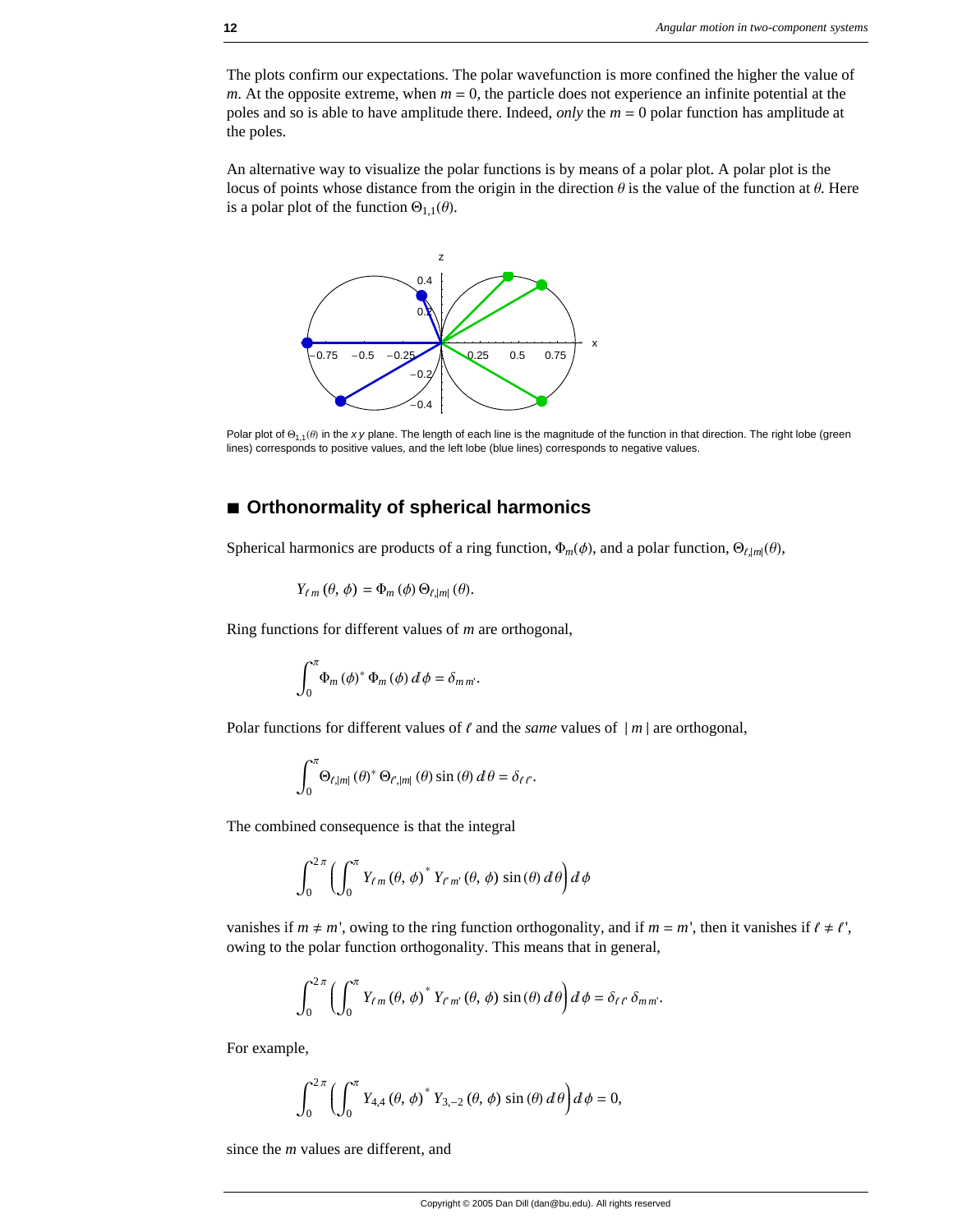$$
\int_0^{2\pi} \left( \int_0^{\pi} Y_{4,3} (\theta, \phi)^* Y_{3,3} (\theta, \phi) \sin(\theta) d\theta \right) d\phi = 0,
$$

since the  $m$  values are the same but the  $\ell$  values are different.

#### ■ Wavefunctions for motion on a sphere

The wavefunctions for motion on a sphere are the spherical harmonics,

$$
Y_{\ell m}(\theta,\phi)=\Phi_m(\phi)\,\Theta_\ell(\theta).
$$

Here are the nine spherical harmonics functions for  $\ell \le 2$ .

| ℓ              | m              | Label          | Angular Wavefunction                                                    |
|----------------|----------------|----------------|-------------------------------------------------------------------------|
| U              | $\Omega$       | S              | $rac{1}{2\sqrt{\pi}}$                                                   |
| 1              | $\Omega$       | $p_0$          | $\frac{1}{2}$ $\sqrt{\frac{3}{\pi}}$ Cos[ $\theta$ ]                    |
| 1              | 1              | $p_1$          | $-\frac{1}{2}e^{i\phi}\sqrt{\frac{3}{2\pi}}\sin[\theta]$                |
| 1              | $-1$           | $p_{-1}$       | $\frac{1}{2} e^{-i \phi} \sqrt{\frac{3}{2 \pi}} \sin[\theta]$           |
| $\mathfrak{D}$ | $\Omega$       | d <sub>n</sub> | $\frac{1}{4} \sqrt{\frac{5}{\pi}} (-1 + 3 \cos [\theta]^2)$             |
| $\mathfrak{D}$ | $\mathbf{1}$   | d1             | $-\frac{1}{2}e^{i\phi}\sqrt{\frac{15}{2\pi}} \cos[\theta] \sin[\theta]$ |
| $\mathfrak{D}$ | $-1$           | $d_{-1}$       | $\frac{1}{2}e^{-i\phi}\sqrt{\frac{15}{2\pi}}\cos[\theta]\sin[\theta]$   |
| $\mathfrak{D}$ | $\mathfrak{D}$ | d <sub>2</sub> | $\frac{1}{4} e^{2 i \phi} \sqrt{\frac{15}{2 \pi}}$ Sin $[\theta]^2$     |
| $\mathfrak{D}$ | $-2$           | $d_{-2}$       | $\frac{1}{4} e^{-2 i \phi} \sqrt{\frac{15}{2 \pi}} \sin [\theta]^2$     |

Spherical harmonics,  $Y_{\ell m}(\theta, \phi)$ , for  $\ell = 0, 1$  and 2, and  $m = -\ell, -\ell + 1, ..., \ell$ .

For values of the quantum number *m* equal to zero, the spherical harmonics are cylindrically symmetric about the *z* axis; these are the functions  $p_z$ ,  $d_{z^2}$ , etc. For values of the quantum number *m* different from 0, they contain imaginary parts and so are not readily visualized. We can eliminate these imaginary parts by using combinations of the functions for *m* and -*m*. These combinations are the angular functions that are not cylindrically symmetric about the *z* axis, namely the functions  $p_x$ , *py*, *d*xy, etc. Here is a *Mathematica* expression for these real (non-imaginary) angular wavefunctions.

```
YReal[, m] := ComplexExpand
Whichm = 0, Y[, m],m > 0, (-1)^{m+1} \mathbf{i}^m (Y[\ell, m] + Y[\ell, -m]) / \sqrt{2},
 m < 0, (-1)^{m+1} \dot{m}^{m+1} (Y[\ell, m] - Y[\ell, -m]) / \sqrt{2}EE êê Simplify
```
Here are the nine real spherical harmonics for  $\ell \le 2$ .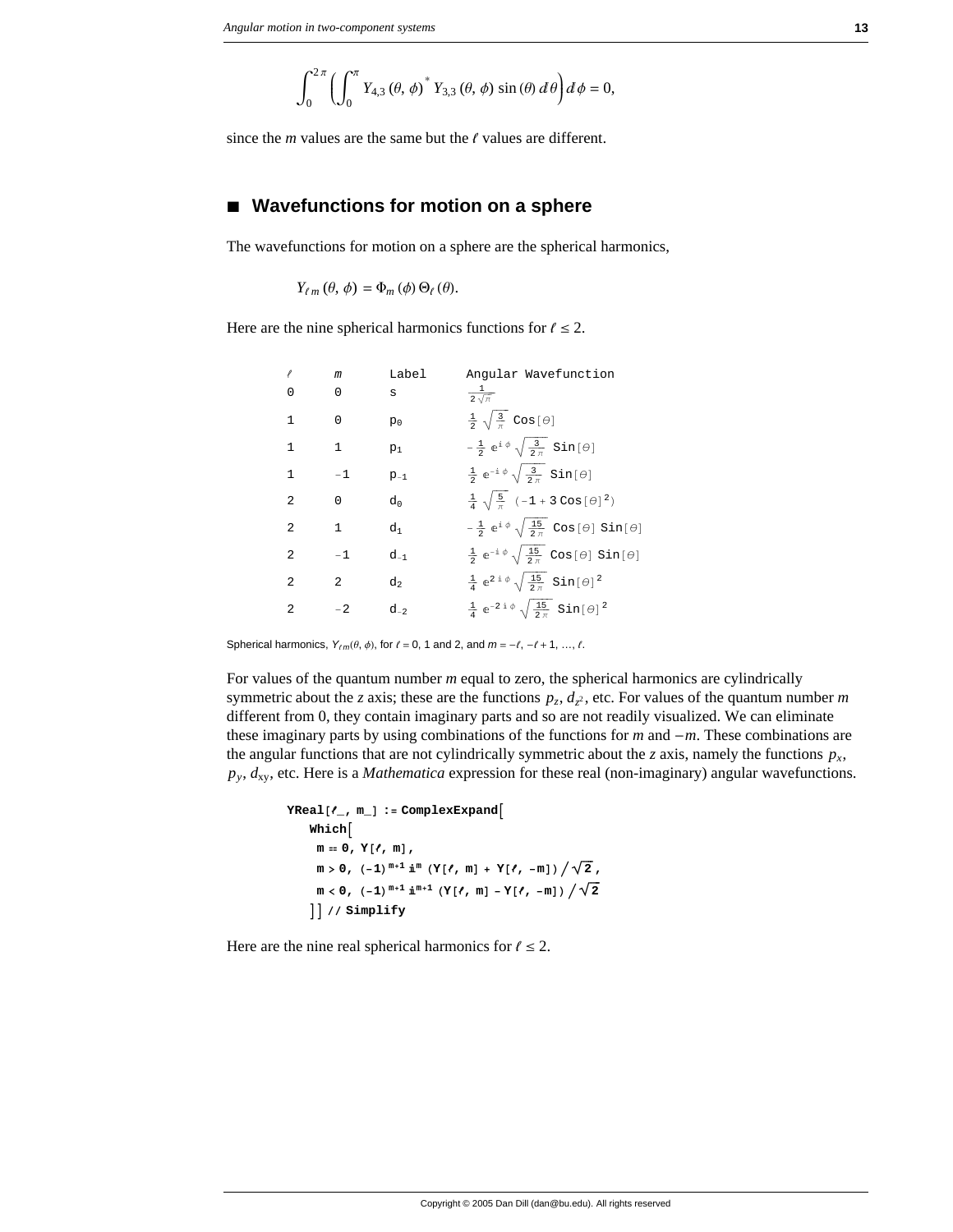

Real spherical harmonics for  $\ell = 0, 1$  and 2, and  $m = -\ell, -\ell + 1, ..., \ell$ .

#### **à Visualization of real spherical harmonics**

Since spherical harmonics depend on two variables, there are various ways to visualize them. Let's look at some of these, for the example of the real spherical harmonic  $d_{x^2-y^2}$ ,

$$
d_{x^2-y^2} = \frac{1}{4} \sqrt{\frac{15}{\pi}} \cos(2\phi) \sin^2(\theta).
$$

Since this function is a mixture of  $m = \pm 2$  for  $\ell = 2$ , it must vanish at the poles and have its maximum values in the *x* y plane; the factor sin<sup>2</sup>( $\theta$ ) accounts for this. The factor cos( $2\phi$ ) means that the function will have maximum positive values along  $\pm x$  and maximum negative values along  $\pm y$ .

Here are plots of the function for  $0 \le \theta \le \pi$  for ranges of  $\phi$  between 0 and  $\pi/4$  and between  $\pi/4$  and  $\pi/2$ .



Plot of the function  $d_{x^2-y^2}$  for  $0 \le \theta \le \pi$  for ranges of  $\phi$  between 0 (curve with greatest magnitude) and  $\pi/4$  (zero line) and between  $\pi/4$  and  $\pi/2$ .



Plot of the function  $d_{x^2-y^2}$  for  $0 \le \theta \le \pi$  for ranges of  $\phi$  between  $\pi/4$  (zero line) and  $\pi/2$  (curve with greatest magnitude).

The plots show the change from maximum positive amplitude along  $+x$  to maximum negative amplitude along +*y*.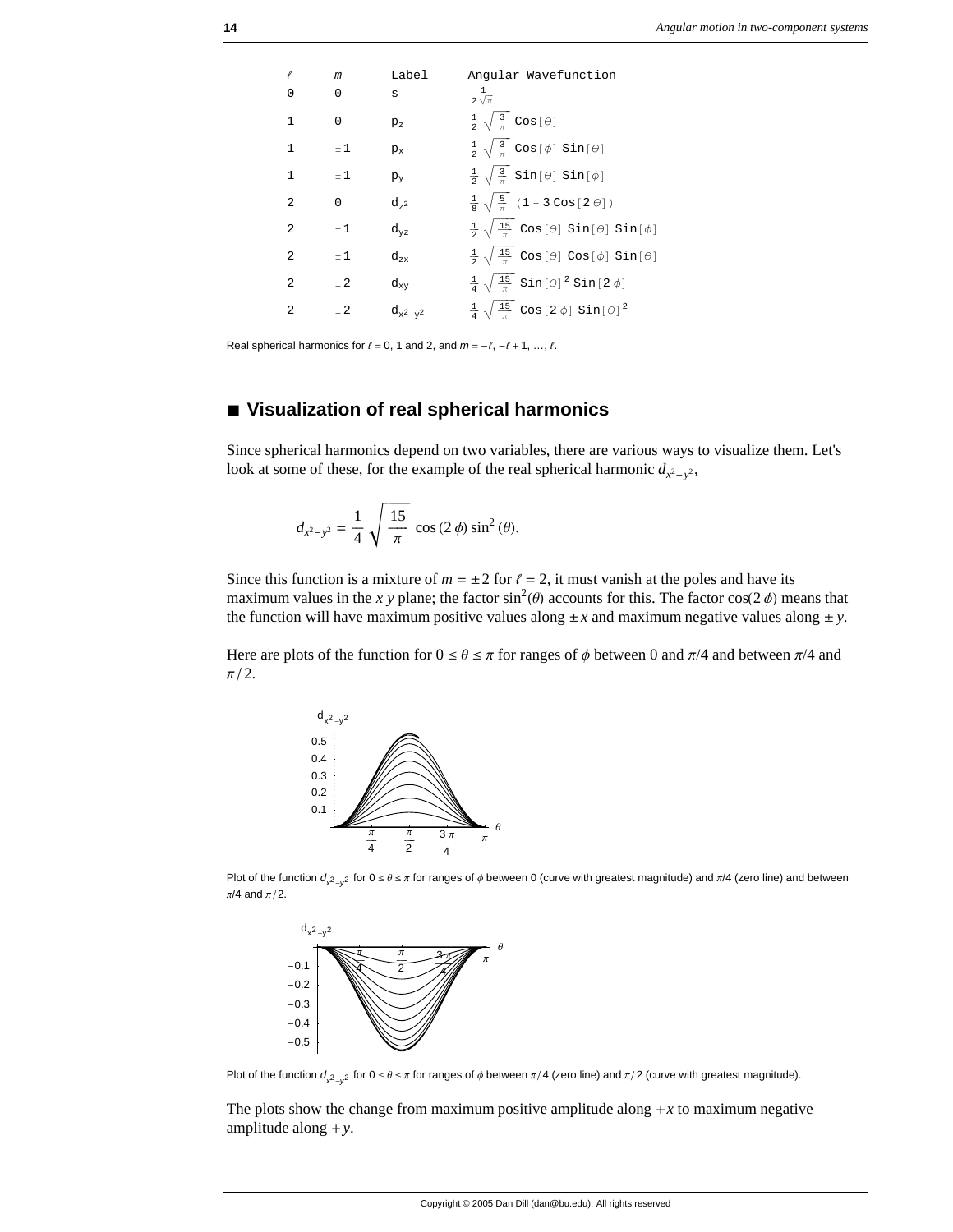Here are polar plots of the function for  $0 \le \theta \le \pi$  for ranges of  $\phi$  between 0 and  $\pi/8$ .



Polar plots of the function  $d_{x^2-y^2}$  for  $0 \le \theta \le \pi$  for values of  $\phi$  between 0 (largest locus) and  $\pi/8$  (smallest locus).

The polar plots show that the amplitude is greatest along  $+x$ .

Here is a surface plot of the function, for the full range of  $\theta$  and  $\phi$ .



Surface plot of the function  $d_{x^2-y^2}$ .

The surface shows that the greatest magnitude is at  $\theta = \pi/2$  (in the *x y* plane), with largest positive amplitude along  $\phi = 0 + x$  and  $\pi(-x)$  and with largest negative amplitude along  $\phi = \pi/2 + y$  and  $-\pi/2$  (-*y*).

Finally, here is a three dimensional polar plot.



Three dimensional polar plot of the function  $d_{x-y^2}$ . The distance from the origin to the surface is the magnitude of the function in that direction. The lobes along ±*x* correspond to positive values, and the lobes along ±*y* correspond to negative values.

#### **à Gallery of three-dimensional polar plots of real spherical harmonics**

The three-dimensional polar plot is the visualization that is most often used in textbooks. Here are these plot for the s, p, and d real spherical harmonics, together with a description of their main features.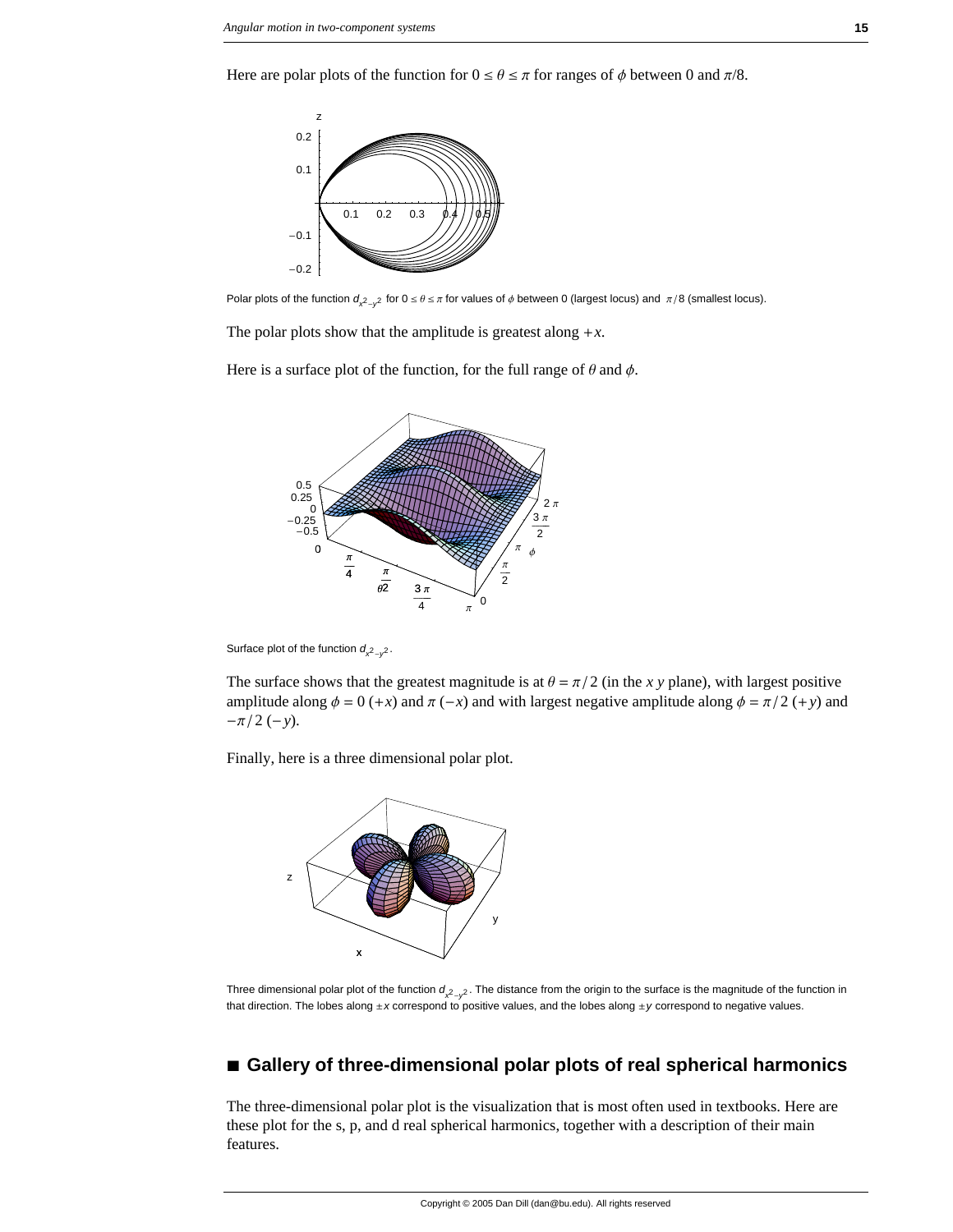**s** angular function:  $\frac{1}{2\sqrt{\pi}}$ y z

x

Visualization of the angular function *s*. The distance from the origin to the surface is the value of the function along the corresponding direction. The sign of the function is positive. The function does not depend on either  $\theta$  or  $\phi$  and so is the same in all directions; that is, the function is *spherically symmetric*.

### $p_z$  angular function:  $1/2 \sqrt{3/\pi}$  Cos $[\theta]$



Visualization of the angular function *pz*. The distance from the origin to the surface is the value of the function along the corresponding direction. The sign of the function is positive in the lobe along *z* and negative in the lobe along -*z*. The function does not depend on  $\phi$  and so is the same for all values of  $\phi$ ; that is, the function is *cylindrically symmetric* about the *z* axis. The function has maxima in its magnitude at  $\theta = 0$  (along *z*) and  $\theta = \pi$  (along -*z*), and vanishes at  $\theta = \pi/2$  (in the *xy* plane).

### *p<sub>x</sub>* **angular function:**  $1/2 \sqrt{3/\pi}$  **Cos** $[\phi]$  **Sin** $[\theta]$



Visualization of the angular function *px*. The distance from the origin to the surface is the value of the function along the corresponding direction. The sign of the function is positive in the lobe along *x* and negative in the lobe along -*x*. The function is *cylindrically symmetric* about the *x* axis. The function vanishes in the *y* z plane and has maxima in magnitude at  $\theta$ ,  $\phi = \pi/2$ , 0 (along +*x*) and  $\theta$ ,  $\phi = \pi/2$ ,  $\pi$  (along -*x*).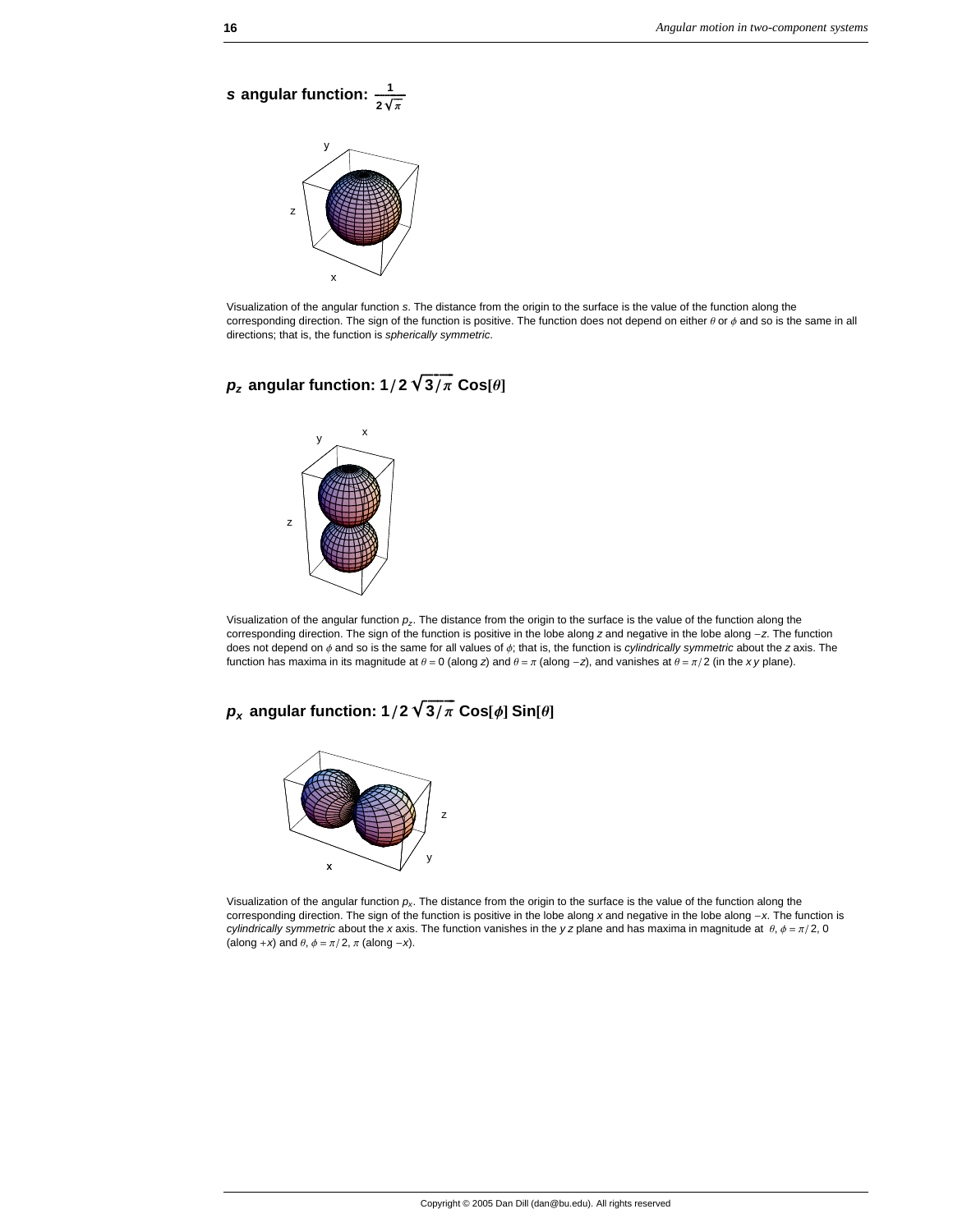### $p_v$  angular function:  $1/2 \sqrt{3/\pi}$  Sin[ $\theta$ ] Sin[ $\phi$ ]



Visualization of the angular function *py* . The distance from the origin to the surface is the value of the function along the corresponding direction. The sign of the function is positive in the lobe along *y* and negative in the lobe along -*y*. The function is *cylindrically symmetric* about the *y* axis. The function vanishes in the *zx* plane and has maxima in magnitude at  $\theta$ ,  $\phi = \pi/2$ ,  $\pi/2$ (along +*y*) and  $\theta$ ,  $\phi = \pi/2$ ,  $3\pi/2$  (along -*y*).





Visualization of the angular function  $d_2$ . The distance from the origin to the surface is the value of the function along the corresponding direction. The sign of the function is positive in the lobes along *z* and -*z* and negative in the lobe centered in the *x y* pnae. The function does not depend on  $\phi$  and so is the same for all values of  $\phi$ ; that is, the function is *cylindrically symmetric* about the *z* axis. The function has maxima in its magnitude at  $\theta = 0$  (along *z*),  $\theta = \pi/2$  (in the *xy* plane), and  $\theta = \pi$  (along -*z*), and vanishes at  $\theta = 54.7^\circ$  and  $180^\circ - 54.7^\circ = 125.3^\circ$  (in cones at  $\pm 35.3^\circ$  to the *xy* plane).





Visualization of the angular function *d*yz. The distance from the origin to the surface is the value of the function along the corresponding direction. The sign of the function is positive in the lobes between  $\pm z$  and  $\pm y$ , and negative in the lobes between ≤*z* and ¡ *y*. The function has maxima in its magnitude along directions at 45° to the ≤*y* and ≤*z* zxes. It vanishes on the *x y* and *z x* planes.